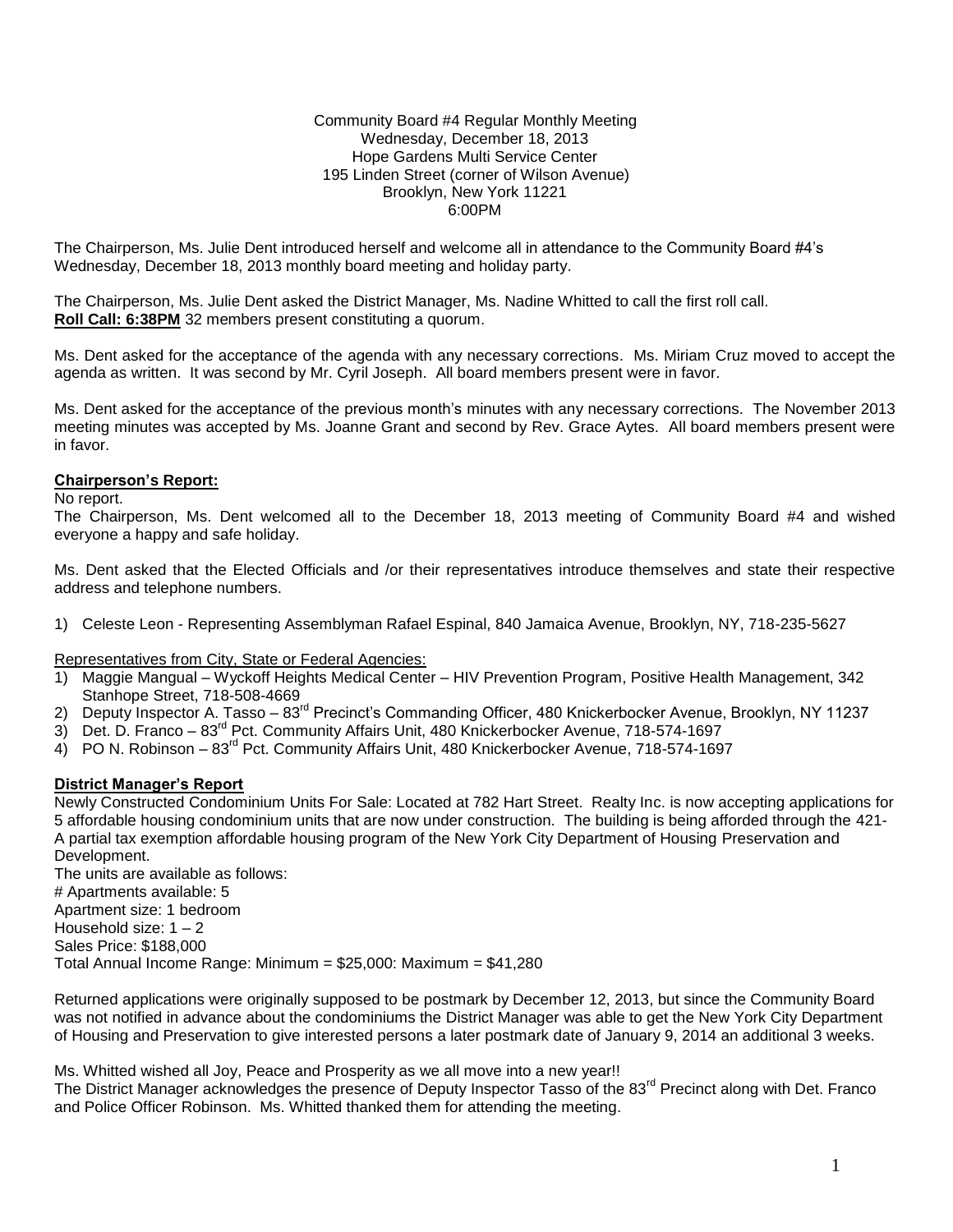Mr. Rob Solano, Churches United in Housing: An organization of 50 churches in Brooklyn. The three churches that they have in Bushwick are: St. Barbara's, St. Bridgett's and St. Joseph's They plan to expand to 31 churches in Bushwick by the end of the 2014 year.

- 1) Bushwick Shelter Rock 10 newly constructed 3 family homes are being built There will be a workshop to help interested ones to apply. The workshop will help with translation and mortgage, etc.
- 2) Rheingold When they presented before the Community Board they offered 24% affordable housing, since then it has been increased to 30% affording housing. These housing will be mandatory and permanent. There will be over 90 units for seniors.

# **Committee Reports:**

Public Safety Committee (PSC): Ms. Barbara Smith, Committee Chairperson, Tuesday, December 3, 2013, 6PM, Location: 83<sup>rd</sup> Pct., 480 Knickerbocker Avenue (Muster Room), Brooklyn, NY Members Attending: Barbara Smith, Linda McKinley, Miriam Lamboy, Freddy Fowler, Mary McClellan, Rev. Grace Aytes, Victoria Fernandez, Gladys Puglla

Others Attending: Nadine Whitted- CB4 District Manager, DI A. Tasso- Commanding Officer, 83<sup>rd</sup> Pct., Det. Damarys Franco & PO Robinson Community Affairs Officers

Applicants/Representatives: Sonja Lutnicki, A & Rina Haverly – 146 Wyckoff Avenue Gerelyn Blackstone-Bridges & Mora Glover – 128 Central Avenue Ziomara Velez – The Cricket Manor - 567 Wilson Avenue

SLA Applicants/SLA Requests:

- 1) The Bad Old Days 146 Wyckoff Avenue Building not constructed as of yet Committee recommends: ON HOLD
- 2) Blackstone 128 Central Avenue, applicant requesting a full liquor license for a restaurant. Hours of operation: Monday through Saturday 11am to 4am, Sunday 11am to midnight. Committee recommends: APPROVED
- 3) The Cricket Manor 567 Wilson Avenue, Rental space opened since last year, requesting a beer and wine license. Hours of operation: Monday through Thursday 5pm to midnight, Friday and Saturday 12 noon to 2am and Sunday 12noon to midnight. Committee recommends: APPROVED

All applicants are encouraged to attend both the Community Board Meetings and the 83<sup>rd</sup> Precinct Council Meetings.

# **Recommendations:**

The PSC made three (3) requests regarding liquor licenses. The Public Safety Committee requests support for their entire report: Motion to support PSC report was moved by Mr. Cyril Joseph and second by Ms. Martha Brown. Motion moved.

# **Old Business:**

Ms. Barbra Smith thanked all those who participated in the  $83<sup>rd</sup>$  Precinct fund raiser. The fund raised \$1,500. This past Saturday on the 14<sup>th</sup> of December they were able to give out 400 toys, one toy per child. They also gave out 70 turkeys for the Thanksgiving Holiday.

District Manager: Asked those in attendance to remember the Wolff Alport Site when the United States Environmental Protection Agency and the City of New York Department of Health presented before the board on October 17, 2012 about the radiation that was found near the intersection of Irving Avenue and Moffat Street / Cooper Street.

There are now concerns that radiation maybe found in those persons that worked on cars at that location from the soil. The chairperson indicated that the site is OK; however some people are still concern.

The Department of Environmental Protection is going out to people homes in order to let them know what is going on in the area.

Thanks to Mr. Martinez stated Ms. Dent for informing the residence.